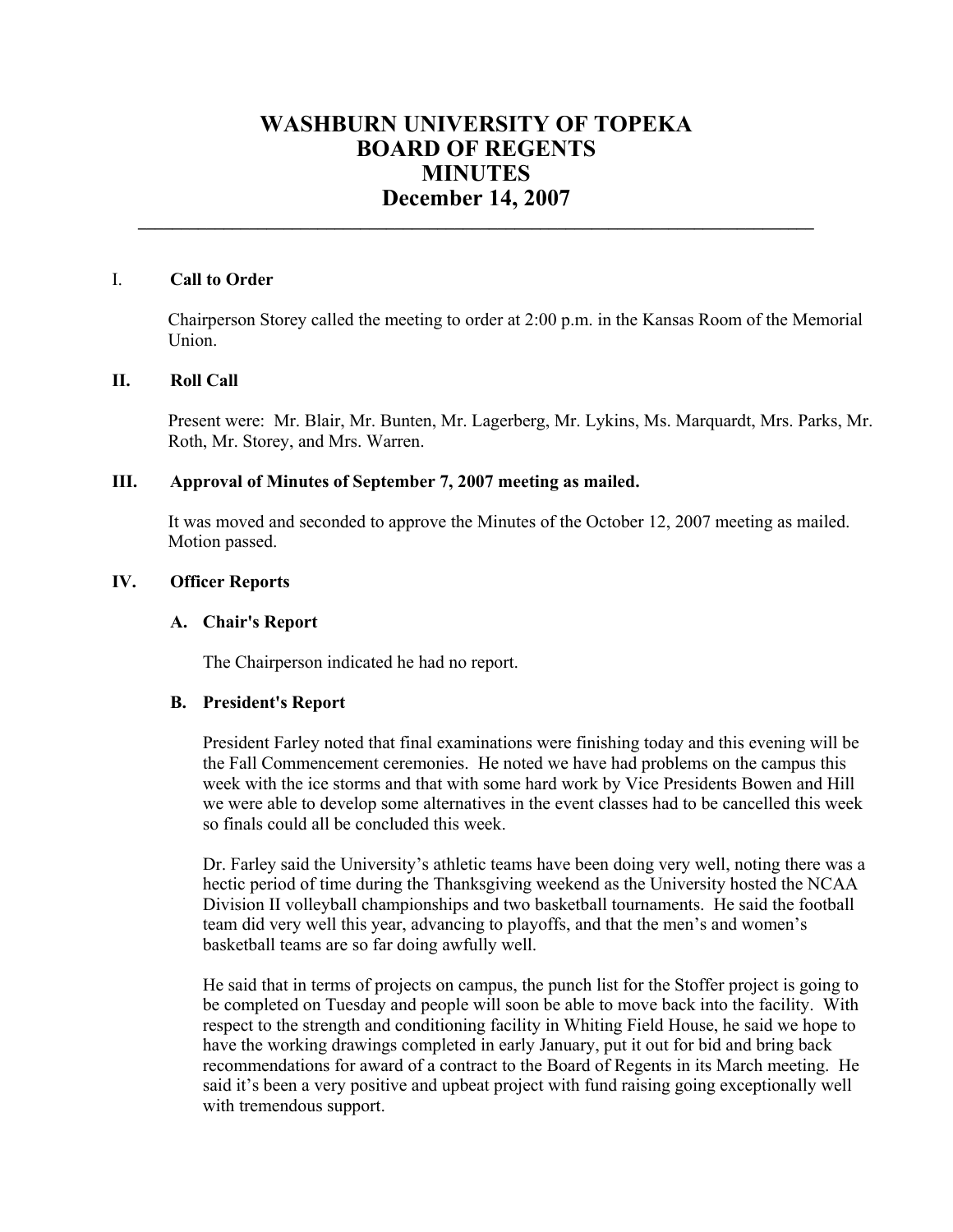Dr. Farley noted the Board had guests at today's meeting and introduced the University's Director of International Programs, Baili Zhang. Mr. Zhang introduced representatives from Wuhan University of Science and Technology in Wuhan, China: Prof. Yang Jie, Vice President; Prof. Song Shizhen, Dean, Faculty of Medicine; Prof. Pan Kailing, Dean, Faculty of Management; Prof. Chen Jianxun, Dean, Faculty of Computer Science and Technology; and Prof. Zhu Boquan, Director, International Exchange and Cooperation Office. Dr. Farley said we are really delighted to have representatives from Wuhan University and that we are looking forward to developing some student and faculty exchange. He said he is confident this will develop into a very good long term relationship.

Dr. Farley said the members of the Board might have noticed in the media this past week that the Board of Education for Topeka Public Schools discussed the proposed transition plan for the merger affiliation of Kaw Area Technical School with Washburn University at its meeting. He said the discussion at the Board of Education meeting might have been a little more in detail than anticipated, as some thought that the effective date of the merger should be put off from July 1, 2008 to July 1, 2009. He said the Board of Education will be back at its meeting next Thursday, December 20, to take action on the item. He said the primary concern is how to deal with faculty and staff and there may be some anxiety on the part of some. He said the transition plan is geared to ensure that employees receive the same rates of pay, titles and benefits as they are presently receiving as employees of Topeka Public Schools. He said there are two areas which could be difficult. One is that employees in Topeka Public Schools are participating in the Kansas Public Employee Retirement System which we do not have and there could be some slight differences in the health insurance offered by Topeka Public Schools.

Dr. Farley said that to deal with the KPERS issue we will engage with a Kansas educational service center to provide educational services utilizing current Topeka Public School employees. They will offer the KPERS program and for health insurance they have the state health insurance plan which is very similar to the plan offered by Topeka Public Schools with a sixty day pre-existing condition provision. He said to handle that issue we will buy COBRA coverage for the affected persons for that sixty day period.

## **C. Committee Report(s)**

#### **1. 2006-2007 Audit Reports – BKD, LLP**

Chairperson of the Audit Committee, Jim Lagerberg, reported the committee met with Abe Cole of BKD on November 29 and following a presentation recommended that it be accepted by the Board of Regents at its December meeting. He noted that Mr. Cole was present should anyone wish to ask questions about the audit report. It was moved and seconded to accept the Audit Report. Motion passed. Dr. Farley commended the staff working on the audit report, saying they have done a really good job. He said it's a huge undertaking and it was thoroughly discussed at the Audit Committee meeting.

## **D. Treasurer's Report**

It was moved and seconded to accept the Treasurer's Report as set forth in the agenda item. Motion passed unanimously. Approved by the Board of Regents: **1. Depository Security Transactions, 2. Liquidated Claims Approval – October, 2007,** and **3. Quarterly Report for Quarter ended September 30, 2007**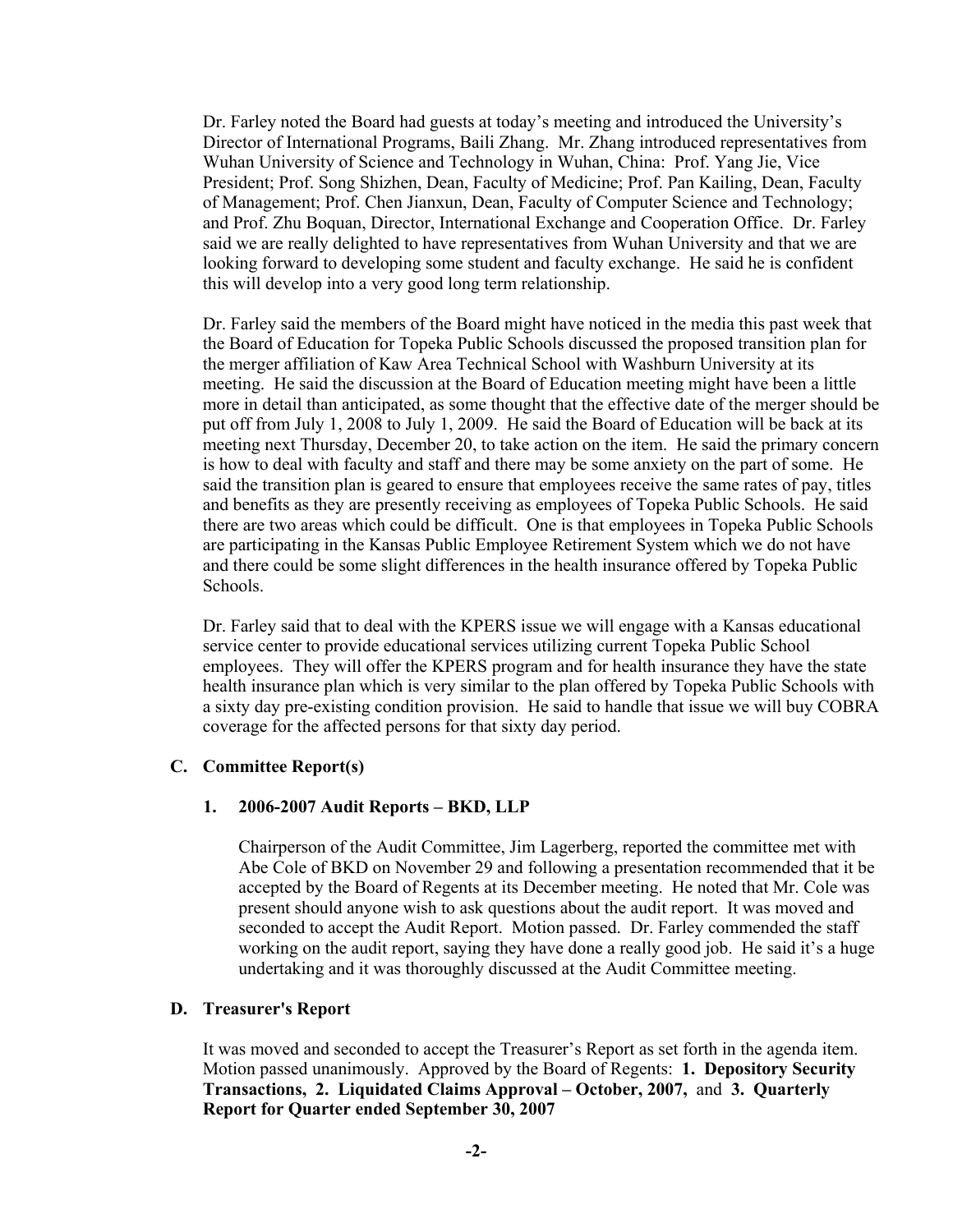## **V. New Business**

## **A. Consent Agenda:**

It was moved and seconded to approve the Consent Agenda. Motion passed unanimously.

As approved by action of the Board:

## **1. Personnel**

# **a. Faculty/Staff Personnel Actions**

rehire Susan Zuber-Chall as Lecturer in CAS/SOAN for FY2008 Spring semester at a salary of \$19,500; hire Benjamin Coates as Lecturer in CAS/SOAN for FY2008 Spring semester at a salary of \$16,000; unpaid LOA for Karen Field, Professor in CAS/SOAN for Spring 2008 semester; change Janice Dunwell, Lecturer in SON, from .5FTE to 1.0FTE for Spring2008 semester; change Ellen Carson, Professor in SON, from .5FTE to .75FTE for Spring2008 semester;

- **b. Voluntary Phased Retirement Barbara Bowman**  voluntary phased retirement for Dr. Barbara Bowman, Associate Professor of Psychology, for Spring2008 semester, academic years 2008-2009, 2009-2010, and Fall2010 semester, effective January 1, 2008 (a total of three academic years);
- **c. Permission to designate Marie-Luce Parker Professor Emeritus**  designate Marie-Luce Parker as Professor Emeritus;
- **d. Position Reallocations athletics**  reallocation of two pooled positions to regular 10 month benefit eligible budgeted positions for Assistant Coaches in Athletics at a salary rate of \$20,020 each;
- **e. Permission for salary increase for updated Director of Marketing Position**  salary line increase of \$8,000-\$12,000 for School of Law Director of Marketing Communications to salary ranage of \$52,000-\$56,000;
- **2. Report of Purchases between \$25,001 and \$50,000** 
	- award of contract to: Senne & Co. in the amount of \$43,401 to renovate Morgan Hall Rooms 270 and 271 to classroom space; The CBORD Group, Inc. in the amount of \$32,197.50 for card reader and workstation systems for the Memorial Union; Krueger International, Inc. in the amount of \$25,855.90 for chairback seating for Yager Stadium, Moore Bowl; to Krueger International, Inc. in the amount of \$47,459.90 for study area furniture for Stoffer Hall; Josten's in the amount of \$26,304 for printing and mailing of the Alumni Magazine; Ferrell Construction Company in the amount of \$49,814 for Stoffer Change Order No. 15 as outlined in the agenda item; and,
- **3. WU Policy Regulations & Procedures Manual Capital Assets**  the Capital Assets section of the Washburn University Policy Regulations and Procedures Manual as outlined in the agenda item.

# **B. Action Items:**

# **1. Law School Condenser Unit Replacement & Relocation**

It was moved and seconded to approve the award of a contract to Central Mechanical, Inc. in the amount of \$121,750 for the installation of a new condenser unit for the Law School as proposed. Motion passed unanimously.